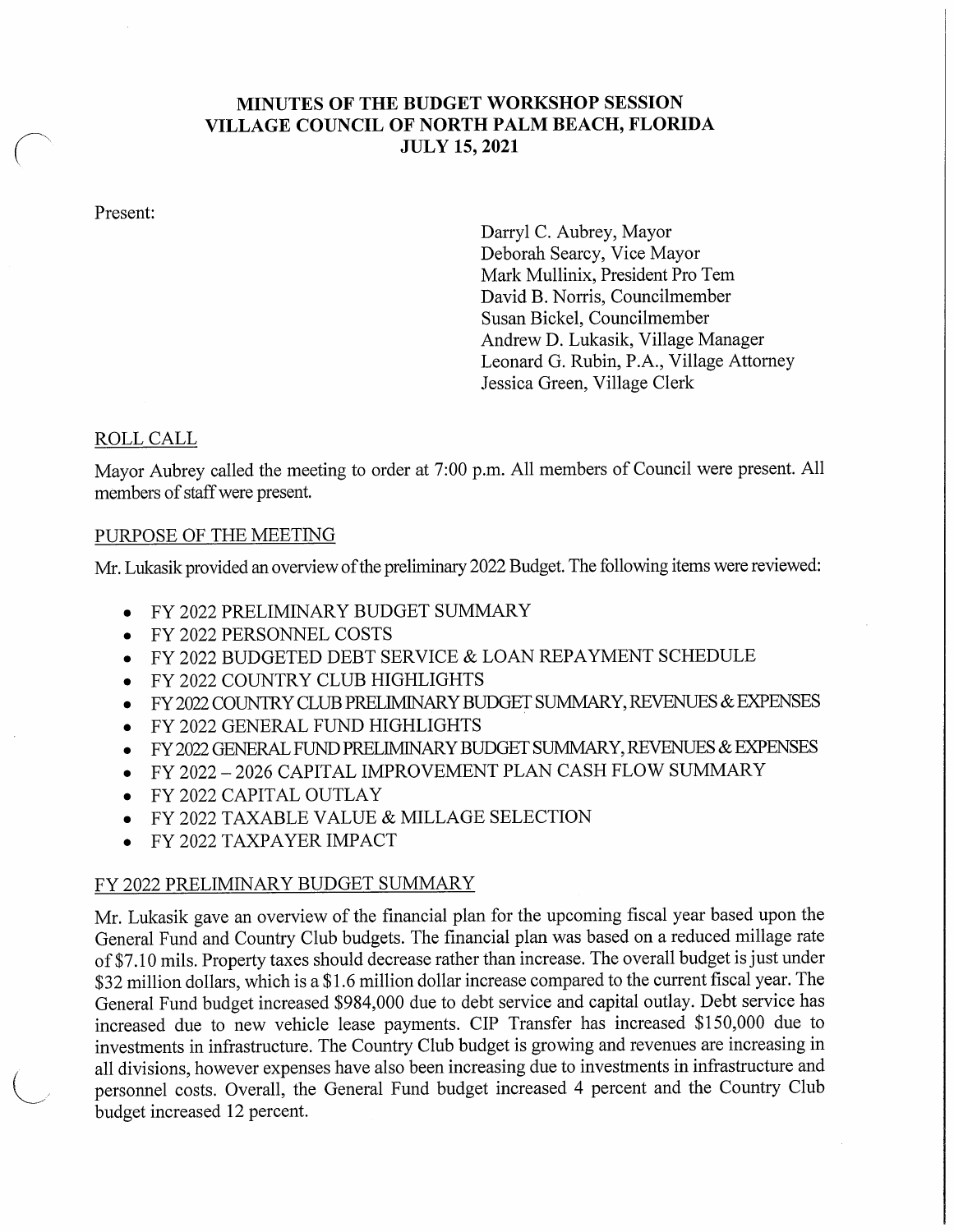| Category                 | General Fund | Country Club | Total        |
|--------------------------|--------------|--------------|--------------|
| Millage Rate             | \$7.10       | N/A          | \$7.10       |
| Personnel                | \$16,846,843 | \$2,016,551  | \$18,863,394 |
| Operating                | \$6,788,104  | \$3,318,960  | \$10,107,064 |
| Debt Service             | \$1,849,047  | \$433,689    | \$2,282,736  |
| Capital Overlay          | \$10,000     | \$200,000    | \$210,000    |
| <b>CIP</b> Transfer      | \$660,000    | 0            | \$660,000    |
| Contingency/Reserve      | \$135,000    | \$125,000    | \$260,000    |
| Transfer to Country Club | \$399,000    | 0            | \$399,000    |
| Total                    | \$26,687,994 | \$6,094,200  | \$32,782,194 |
| Position Type            | General Fund | Country Club | Total        |
| Full-Time                | 140          | 10           | 150          |
| Part-Time                | 47           | 62           | 109          |

### FY 2022 PERSONNEL COSTS

Mr. Lukasik stated there was a slight decrease in personnel costs due to the General Fund budget. Contributions to the Police and Fire pension fund were decreasing. There is a \$240,000 savings compared to last year' <sup>s</sup> budget. Mr. Lukasik also discussed personnel changes in the Public Works, Police Department and Country Club. Personnel costs for the Country Club increased \$170,000.

| Description                  | FY 2022      | FY 2021      | Increase/(Decrease) |
|------------------------------|--------------|--------------|---------------------|
| <b>Total Personnel Costs</b> | \$18,863,394 | \$18,933,241 | $(\$69,847)$        |
| $#$ Positions                |              |              |                     |
| Full-Time                    | 150          | 152          | $-2$                |
| Part-Time                    | 109          | 104          | $+5$                |

#### FY 2022 BUDGETED DEBT SERVICE AND LOAN REPAYMENT SCHEDULE

Mr. Lukasik reviewed the FY 2022 Budgeted Debt Service. Vehicle leases were within the General Fund and \$550,000 was allocated this year. For the upcoming year, there will be a 200, 000 increase in vehicle lease expenses. Discussion ensued regarding the vehicle leases for various departments. Mr. Lukasik discussed the Clubhouse loan and stated there was \$ 1. <sup>3</sup> million dollars in debt service. Mr. Lukasik stated that the golf course loan was almost paid off which will offset costs in the future and gave an overview of the repayment schedule.

| Description                            |             | General Fund Country Club | Total       |
|----------------------------------------|-------------|---------------------------|-------------|
| Vehicle Lease                          | \$554,950   |                           | \$554,950   |
| Clubhouse Loan $(\$15m)$               | \$1,294,097 |                           | \$1,294,097 |
| Initial Golf Course Loan (\$4,893,673) |             | \$398,159                 | \$398,159   |
| 2018 Golf Course Restoration (\$1.7m)  |             | \$35,530                  | \$35,530    |
| Total                                  | \$1,849,047 | \$433,689                 | \$2,282,736 |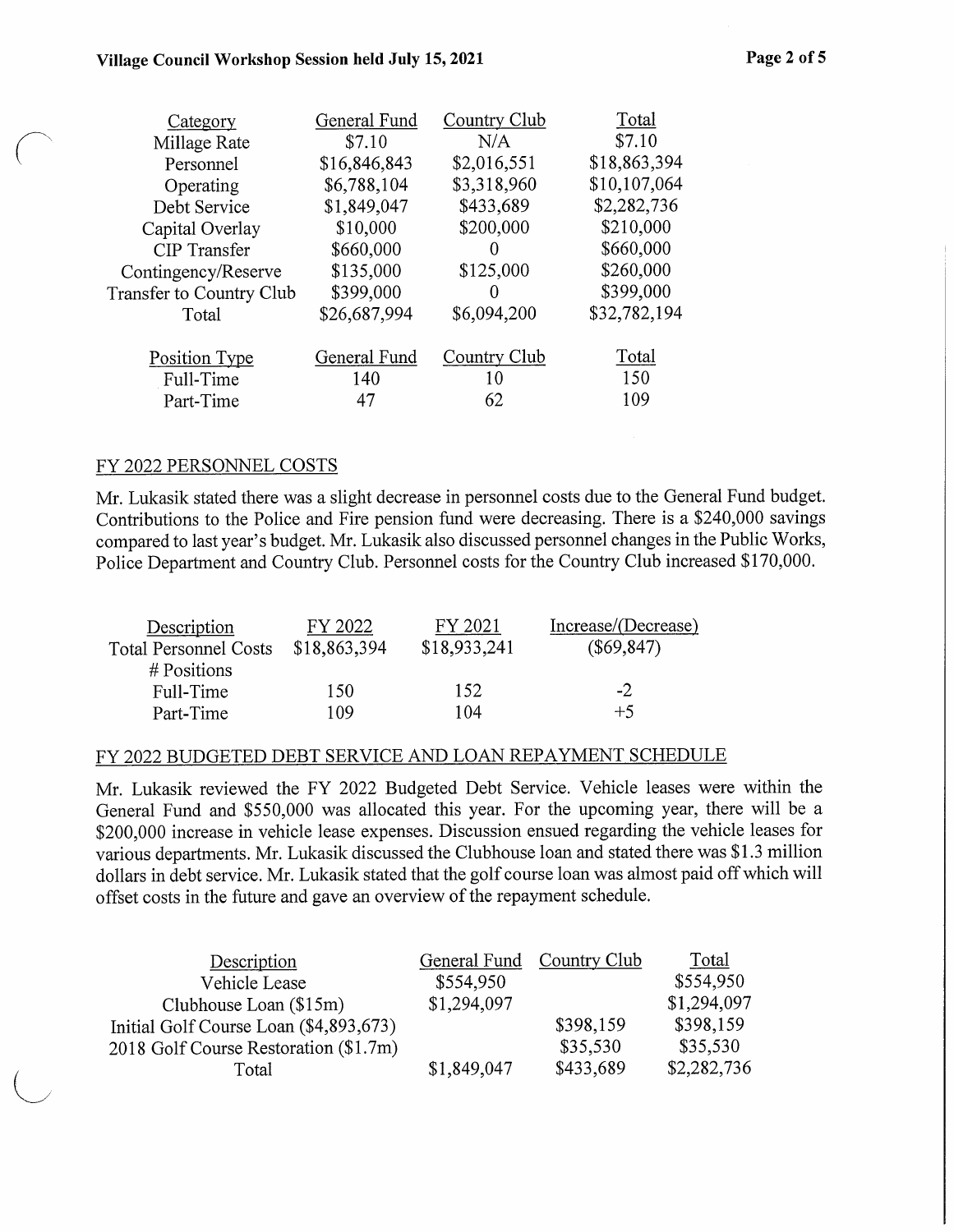# FY 2022 COUNTRY CLUB HIGHLIGHTS

Mr. Lukasik reviewed the FY 2022 Country Club Highlights, including:

- The Country Club budget increased by 12 percent.  $\bullet$
- There will be a reduction in golf memberships and preference will be given to Village residents.  $\bullet$
- A reduction in golf memberships will allow an increase in outside rounds.
- Capital investments will impact the golf budget.  $\bullet$
- Pool and tennis revenues were anticipated to increase due to opportunities for new events and an increase in part-time costs.
- There will be a greater investment in building and grounds maintenance to better meet expectations.
- The General Fund is making an increased contribution to the Country Club budget, which will  $\bullet$ help pay for future investments.

## FY 2022 COUNTRY CLUB PRELIMINARY BUDGET SUMMARY, REVENUES & EXPENSES

Mr. Lukasik gave an overview of the FY 2022 Country Club Preliminary Budget Summary, Revenues and Expenses. A breakdown was given of all revenues and expenses, explaining the main increases and decreases. Golf remained a main source of revenue for the Country Club and was doing very well. Restaurant revenue increased by <sup>3</sup> percent due to rent costs. Mr. Lukasik explained the transfer from the General Fund into the Country Club budget due to renewal and replacement contributions. Expenses in personnel costs increased by 9 percent due to needs for assistance in customer service. The tennis and pool budget expenses increased due to maintenance costs and need for additional part- time staff. An anticipated increase in revenues is expected due to events, public interest, and elimination of Covid restrictions. Golf Course maintenance expenses will increase due to the foliar program (improved fertilization). Golf will also add two part-time employees and reclassify an Assistant GolfProfessional to a Teaching Professional title. Mr. Lukasik reviewed expenses for golf capital projects and discussed plans for Pond Stabilization, Pump House Renovation and a Weather Station.

|                |                               |             | % Increase/ | \$ Increase/ |
|----------------|-------------------------------|-------------|-------------|--------------|
| Category       | FY 2021 Budget FY 2022 Budget |             | (Decrease)  | (Decrease)   |
| Total Revenues | \$5,443,631                   | \$6,094,200 | 11.95%      | \$650,569    |

# GENERAL FUND HIGHLIGHTS

Mr. Lukasik reviewed the FY 2022 General Fund Highlights, including:

- The overall increase in the operating budget is \$980,000 or 3.8 percent.  $\bullet$
- Ad-Valorem revenues were based upon a 7.1 millage rate. This was below the established  $\bullet$ rolled back rate. Revenue growth has increased but was less than an amount equivalent to what was generated last year.
- Debt increased due to additional vehicle leases.  $\bullet$
- Transfers to the CIP and Country Club increased due to funding renewal and replacement  $\bullet$ contributions and investment in infrastructure.
- There is a slight reduction in staffing levels and personnel expenses.
- The Special Projects Director position has been eliminated from the Manager's budget.
- Public Works is restructuring leadership positions to improve overall performance. Two  $\bullet$ positions in Streets and two positions in Facilities will be reduced. The contractual services expense will increase to replace positions.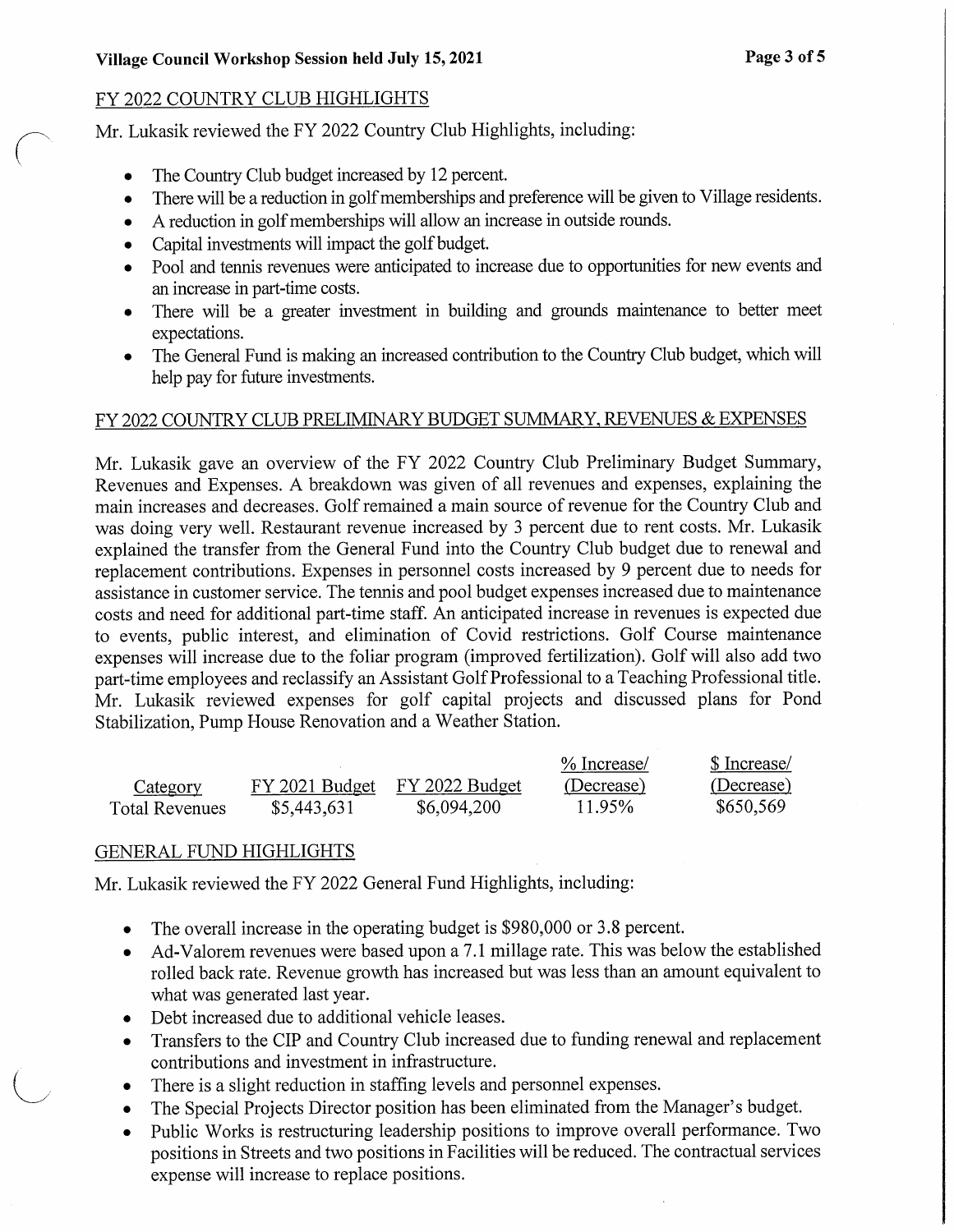- There will be additional employee title changes within the IT, Finance, and Parks and Recreation departments. The Police Department will be adding two Officers.
- Upcoming capital projects include US1 north of the Parker Bridge streetscape and traffic management, US1 lane repurposing, residential code update, Twin Cities Mall site code, US <sup>1</sup> and Prosperity Farms Road bridge projects, implementation of the Recreation Needs Assessment, Master Plan for undergrounding overhead lines, streetscape and bridge design for Lighthouse Drive, Community Center playground replacement, Osborne Park basketball court renovation and use of ARPA funding.

# FY 2022 GENERAL FUND PRELIMINARY BUDGET SUMMARY, REVENUES & EXPENSES

Mr. Lukasik gave an overview of the FY 2022 General Fund Preliminary Budget Summary, Revenues and Expenses. A breakdown was given of all revenues and expenses, explaining the main increases and decreases. The General Fund increased \$984,000. Ad-Valorem taxes increased 373, 000. Revenues were increased for licenses and permits due to expectations of construction activity. Mr. Lukasik discussed the expenditures for the Public Safety and Parks and Recreation departments. Debt Service increased due to vehicle leases. Transfers out of the General Fund were driven by renewal and replacement contributions to the Country Club. Ad-Valorem taxes made up the majority of the revenue and personnel costs make up the majority of the expenses in the General Fund. Mr. Lukasik reviewed the operating costs which consist primarily of contractual services, materials and supplies, repairs and maintenance, and professional services.

|                |                |                | % Increase/ | \$ Increase/ |
|----------------|----------------|----------------|-------------|--------------|
| Category       | FY 2021 Budget | FY 2022 Budget | (Decrease)  | (Decrease)   |
| Total Revenues | \$25,703,797   | \$26,687,994   | 3.83%       | \$984,197    |

# FY 2022 - FY 2026 CAPITAL IMPROVEMENT PLAN CASH FLOW SUMMARY

Mr. Lukasik discussed the FY 2022 — FY 2026 Capital Improvement Plan Cash Flow Summary. The five-year projection was expected to change. Grants will be relied upon for projects. Council will receive an operating budget and CIP budget within the next week with new numbers.

## FY 2022 CAPITAL OUTLAY

Mr. Lukasik discussed various upcoming FY 2022 projects and costs within the capital outlay revenue categories made up of General Revenues, Country Club, Stormwater Fund, Infrastructure Surtax, and Grant Funding. The budget for street asphalt resurfacing was increased from prior years. Grant funds will be used for the fire kitchen remodel and combined with other Public Safety building projects. The Library air handler and Village Hall air handler will need replacement.

# FY 2022 TAXABLE VALUE & MILLAGE SELECTION

Mr. Lukasik reviewed the FY 2022 Taxable Value & Millage Selection. The proposed millage rate is 7. 10 mils, which is a 5. 33 percent decrease from last year. This sets the maximum millage rate allowed for the Village. The Council may reduce this rate for the final adopted budget, but may not increase it. Due to investment in the community, we have one of the highest rates of growth in taxable value. The proposed millage rate is below the roll -back rate which leads to a slight decrease in taxes by 0.32 percent.